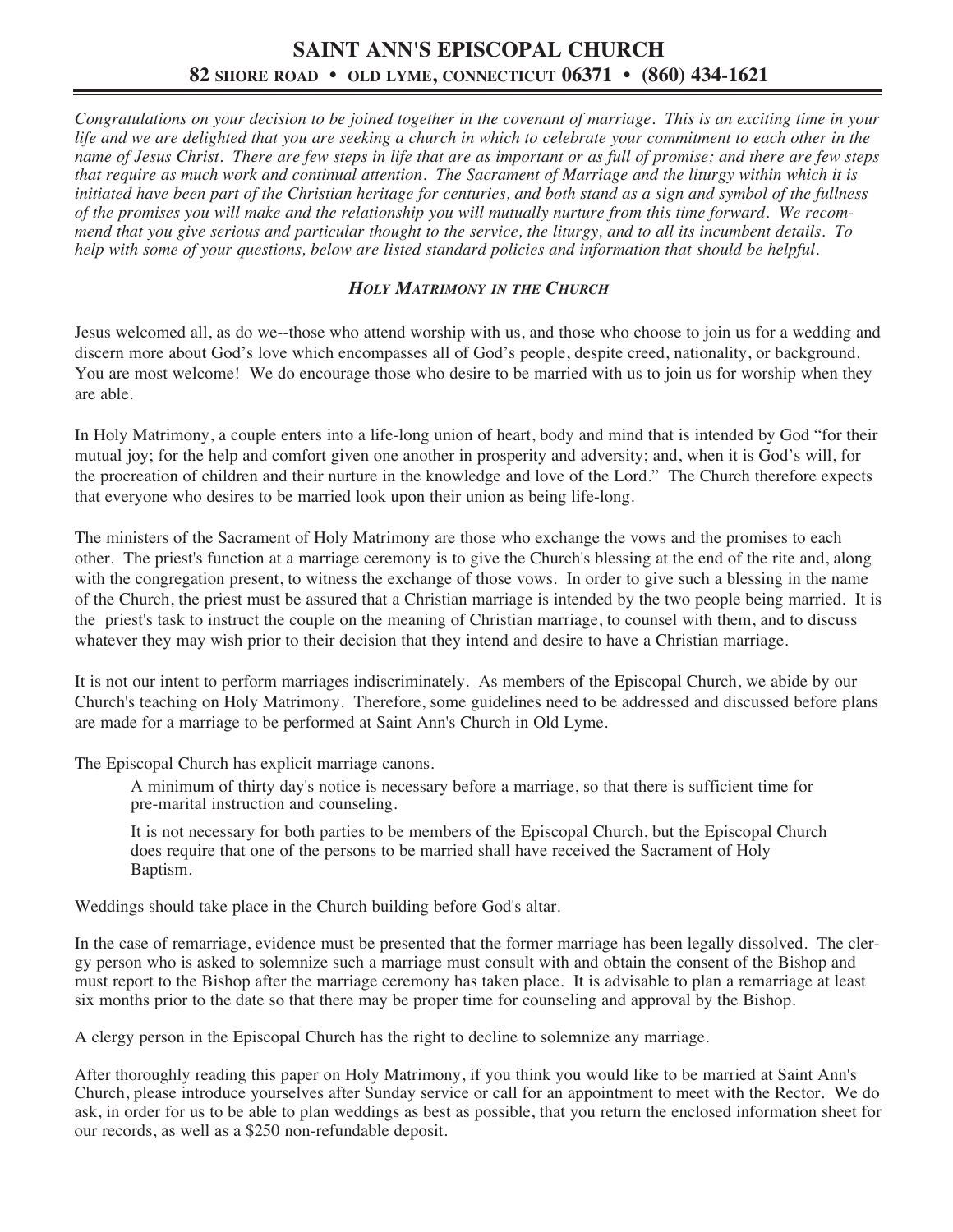#### *Holy Matrimony in the Church, page two*

*License:* You will need a marriage license from the Town of Old Lyme. When you have pro-<br>cured a license you may bring it to the Church office. We will secure it in a safe place, and this relieves you of having one more detail the day of the wedding. As a matter of law, if the license is not present, the service can not be done.

#### *Pre-Marital*

- *Counseling* Often individuals approach pre-marital counseling with great fear and trepidation. Please don't! The five sessions are intended to be helpful. Marriage holds the promise of great joy, but there are many obstacles to having a successful lifelong relationship. Normally, you should plan on each session lasting about an hour and a half. During these sessions, expect to discuss how you met and fell in love; family and friends; the nature of your relationship; your hopes and expectations; how you use your time together and apart; your future together, including children; finances and employment; and your wedding plans. These counseling sessions should take place over a six to eight month period and should be scheduled through the Parish Administrator. Evening appointments are sometimes available depending upon the church's schedule. For couples from out of state, some appointments can be made on Sundays.
- *Church:* For regular pledging members of the congregation who by their pledge support the broad ministries of the parish, including the keeping and repair of buildings and grounds, there is no fee for the use of the church building. This applies to those who have made and honored pledges within the past two years, at or above the level set for building fees. However, any donation given in thanksgiving would be welcomed by the parish; as Saint Ann's will be the space within which you will begin a new life, its maintenance and preservation may be increasingly important to you as time goes on.

Those who are not pledging members of Saint Ann's are asked to make a donation of \$1,500 for church use,  $\frac{1}{5}$  for parish hall use and \$50 for bulletin preparation if the church office prepares them.

- *Clergy:* The clergy are most happy to be a minister to those seeking marriage, and they are available for any concerns which a couple may have. Because of the time involved in personal counseling, making arrangements, rehearsals, etc. a fee of \$500 is asked. This fee is not personally accepted but is allocated to the support of church ministries determined by the Rector.
- *Music:* Music is normally supplied by the organist of the parish, Stephen Gamboa-Diaz. He may be contacted directly after the 10:30 am Sunday service. All music, even if provided by someone other than the parish organist, is under his direction and must be appropriate to a sacred liturgy (at the priest's discretion). The clergy and organist maintain the right to refuse any piece deemed inappropriate. The fee for the services of the organist, which includes one appointed consultation and the service, is \$250. If you desire the organist to be present at the rehearsal, an additional fee of \$50 is asked. Stephen's email is: music@saintannsoldlyme.org

If you hire your own organist, with permission of the Parish Organist and Rector, the fee for the parish organist will still be applied.

See additional addendum sheets for more information regarding music guidelines.

- *Altar Guild:* Altar Guild members assist in much of the detail work necessary for weddings. It is recommended that you contact the office with questions regarding Altar Guild duties.
- *Flowers:* Flowers may be ordered from any florist. However, it is recommended that all arrangements are made with the approval of the Altar Guild. We ask that the one altar spray remain at the church after the service. As part of our ministry, we bring these arrangements to members who are sick or shut in.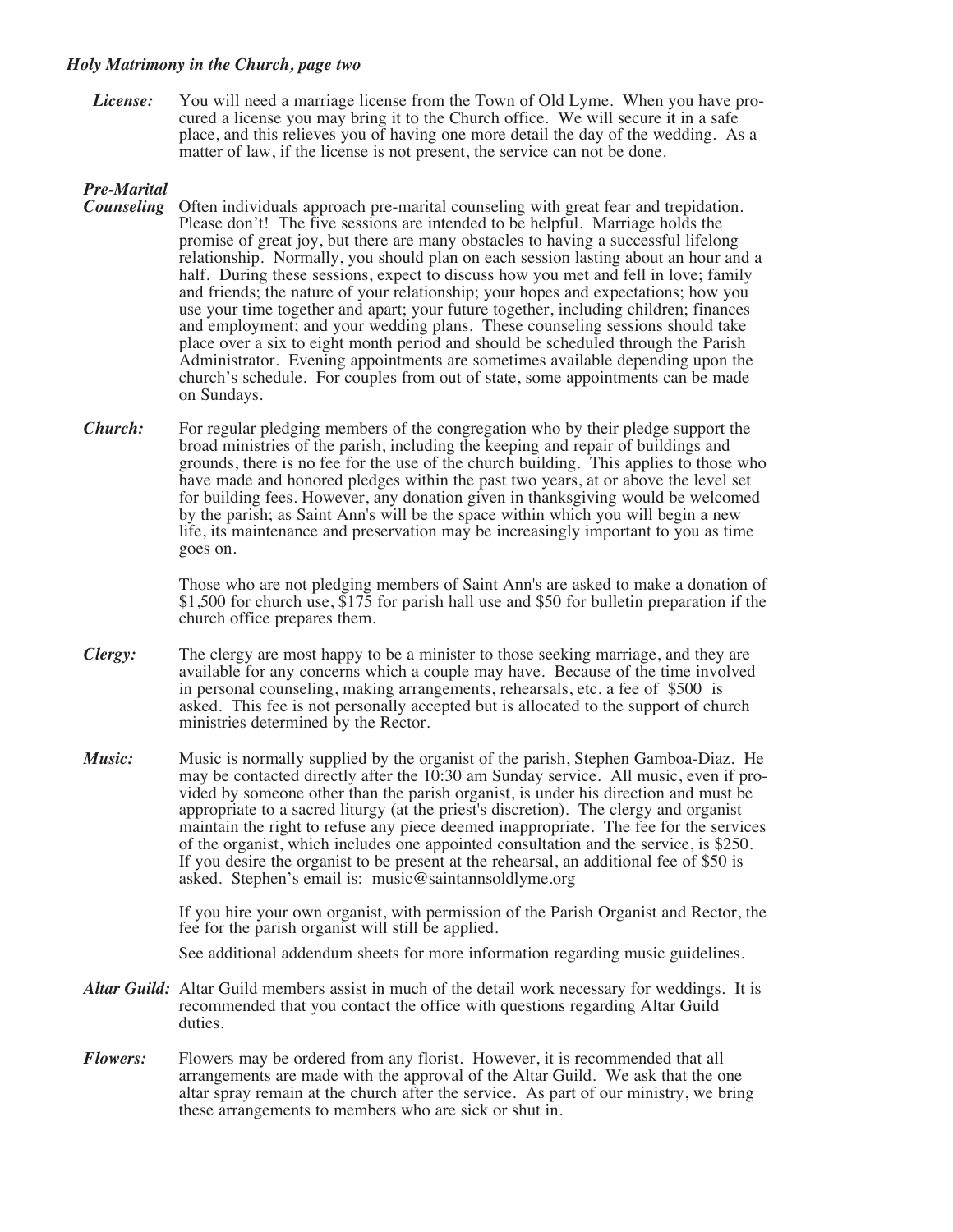#### *Holy Matrimony in the Church, page three*

- *Throwing:* Without specific permission, the throwing of flower petals, rice, bird seed, etc. is prohibited as we generally do not have a cleaning crew available. *Photos:* Because the wedding service is an act of religious worship, no pictures with flash are allowed to be taken during the actual service. You're welcome to take pictures prior to or after the service. All persons contracted as photographers should call the Rector at least two weeks prior to the service. *Videos:* If you would like to have your wedding videotaped, the videographer must contact the
- Rector at least two weeks prior to the service. We have very set rules on what may be done, and these must be communicated.

#### *A note on being late. . . .*

Some people still think it fashionable to show up late for rehearsals and weddings. However, your lateness disrupts the schedules of many others, including our staff. We do our best to have all things ready for your wedding; we ask that you do your best to be on time for us.

# *Suggested*

*Payment:* Check should be made out to Saint Ann's Church and delivered to the office one month prior to the service.\*

| \$1,500            | Saint Ann's Church - Building Use<br>(Not applicable to pledging members - see previous page <i>Church</i> )                                                      |
|--------------------|-------------------------------------------------------------------------------------------------------------------------------------------------------------------|
| \$175              | Griswold Room - Parish Hall - if used<br>(Not applicable to pledging members - see previous page Church)                                                          |
| \$500<br>$-$ \$250 | Saint Ann's Episcopal Church - Rector's Discretionary Fund/Counseling<br>Deposit sent with Information Sheet<br>(Rector's Fee not abblicable to pledging members) |
| \$250              | Organist                                                                                                                                                          |
| \$50               | Altar Guild                                                                                                                                                       |
| \$50               | Sexton's Fee                                                                                                                                                      |
| \$50               | Administrative (Bulletin Preparation, if applicable)                                                                                                              |

\*Please note that it is importat to us that you be married in our Church, and, if you at the current time are unable to meet our financial recommendation for payment, that you contact the Rector to discuss your situation.

Visit us on the web at www.saintannsoldlyme.org